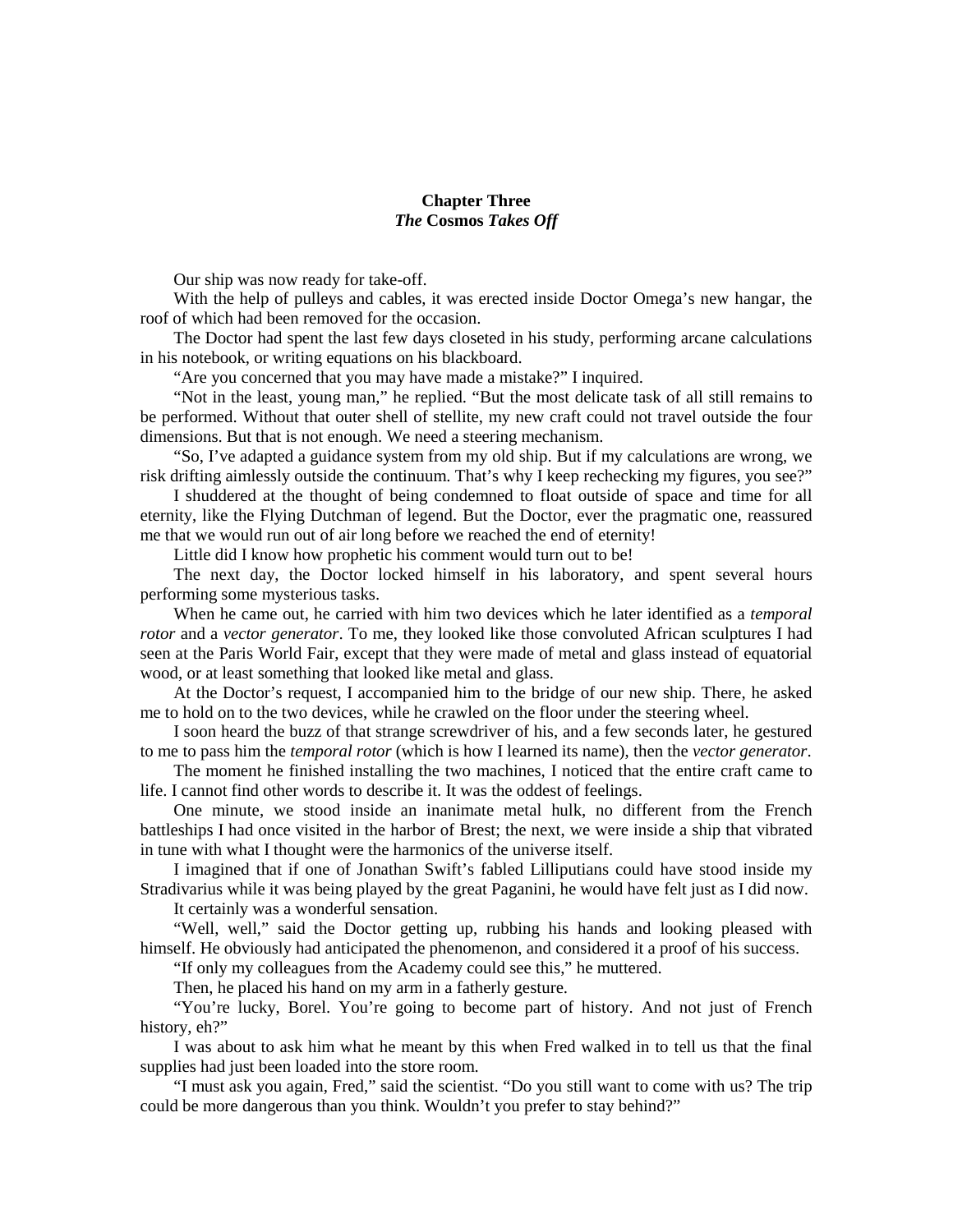The big man became indignant.

"Doctor! How can you say that? When you and Mademoiselle Susanne pulled me from that hell hole in Cayenne, I told you that I would never be able to repay your generosity. Now I can, and I will. Don't even think of leaving without me. I'll sleep aboard if it comes to that!"

The Doctor could not hide his pride at the fierce loyalty shown by his assistant.

"Besides, who's going to cook for you while you're on board? This gentleman from Paris? Ha! I wouldn't trust him near one of my skillets if my life depended on it!"

"He's right, Doctor. I'm a terrible cook," I said.

"And what if you're attacked by savages from the Moon? We don't know what kind of creatures live up there..."

"We're not going to the Moon, Fred," said the Doctor, smiling. "We're going to Mars. As far as the cosmos goes, it's a very different place."

"The Moon, Mars, the cosmos, it's all the same to me, Doctor. What if you're attacked by the marsupials?"

"They're called Martians."

"Martians, then. Do you think the two of you can defend yourselves against them? Not a chance! With me, at least you've got a chance. I'm very strong. That's why I'm coming, and that's all there is to it!"

Looking at Fred's huge hands and his broad shoulders, I agreed with him and was delighted that he was indeed coming. I had no fighting experience at all, and did not doubt that his experience would be essential during our journey.

"Thank you, Fred. I couldn't ask for a better friend," said the Doctor, shaking the big man's hand.

"We'll say no more of it then."

The day of our departure had been fixed by Doctor Omega for the morning of the following day: April 18th, 1905. A Tuesday.

The night before, morbid thoughts again preyed on my mind. I wondered whether this might be the last night of my life I would spend on God's Earth. I began questioning the wisdom of my going with the Doctor on his journey as my resolve weakened.

I turned over in my bed, and ceaselessly argued with myself.

At one point, I almost got up to tell the Doctor that I had changed my mind and decided to stay home after all, but I felt too ashamed to go through with that cowardly last minute gesture.

In the morning, I got up, took my bath, and dressed in my best country clothes, as if I was going hunting.

The time had come to take my leave of the world on which I had been born to embrace the heavens.

As I reached the hollow, I could see the craft shining softly in the morning light. A small crowd of villagers had already gathered around it.

The Doctor was pacing, rechecking some final calculations, writing in what looked like a pocket diary. Once in a while, he would raise his eyes to the sky, as if he could see Mars, or beyond, from where he stood.

"Perfect," he finally said to himself, pocketing the notebook.

He then walked to a small platform that had been erected at the foot of the ship to make access to its circular entrance easier.

Fred and I joined him.

The crowd had now grown to about fifty folks, including my own Marcel and Pierre, who had insisted on accompanying me so far.

I was pleasantly surprised when a few of the villagers pulled out some musical instruments and began playing a few bars from *La Marseillaise*.

"What are they doing that for?" asked the Doctor.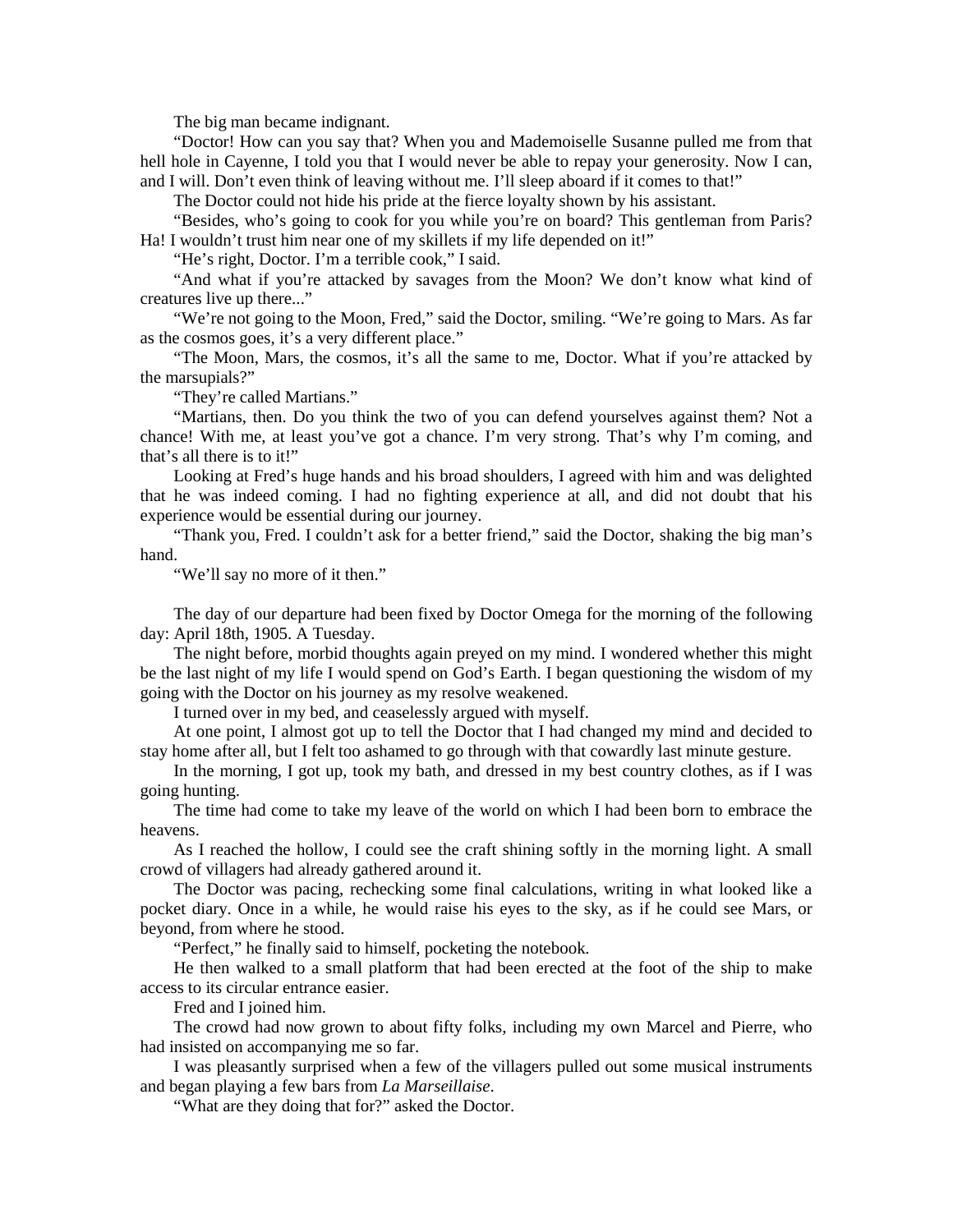"Why, Doctor, it is played in the honor of men who put their lives at risk in the service of *la belle France*," I explained, genuinely moved.

"Harrumph."

"What's her name?" shouted someone in the crowd.

"What?"

"What's the ship's name? What is she called?"

"He's right, Doctor," I said. "You haven't baptized our craft."

The old scientist looked taken aback as if such a notion had never occurred to him.

"How about the *Cosmos*, Doctor?" suggested Fred.

"Yes, the *Cosmos*! That's a good idea!" I added.

"Well then, the *Cosmos* it is," said the Doctor, smiling.

"*Vive le Cosmos! Vive le Cosmos!*" shouted the crowd.

The Doctor looked at his watch.

"The time has come, I think," he said.

"*Alea jacta est*," I thought.

My heart was thumping furiously in my chest. I must have looked very pale. I might as well admit it here: I was very frightened.

The Doctor activated a hidden lock (which I hoped would work better than the one on his hangar), and the round door slid away, revealing the ship's narrow, central shaft.

Fred went in first... I was supposed to follow.

But I hung desperately to those last few minutes of fresh air and Normandy blue sky, filled with so much vibrant life.

I pretended to wave at Marcel and Pierre, like a man who said he would kill himself at noon on the dot waits for all the clocks of the city to toll their last before firing the fatal bullet.

"I'm waiting, Borel," said the Doctor testily.

For a fleeting moment, I thought of turning and running away, but I met the scientist's eyes, those penetrating, timeless eyes that had so transfixed me before, and again I became helpless before them.

I stepped into the craft, immediately followed by Doctor Omega.

The sound of the crowd cheering was abruptly cut off to barely a low mumble as the Doctor shut the door behind us and locked it.

We quickly climbed up to the bridge, where Fred had already harnessed himself in a chair to the Doctor's right.

I took the chair to the left, while the Doctor sat in the pilot's chair.

We were inclined at almost ninety degrees, parallel to the ship's axis. In front of me, and to my left and right, I could see perfect blue sky through the front and side portholes.

I looked at Doctor Omega. He seemed very calm and sure of himself, like a King reclaiming a throne to which he was born. An odd idea crossed my mind. This, I thought, was not the face of a man leaving, but of a man going home...

I also looked at Fred, who seemed happy and cheerful, and not in the least worried.

With a single flick of a switch, the Doctor activated one of the mysterious devices he had installed under the steering column, and a weird whistling sound filled the cabin, like that of an arrow wheezing past one's ear.

"It's a success! We've gone," said the scientist.

The blue sky outside had suddenly disappeared, and the bridge was now lit only by the cold glare of the electric lights.

Through the portholes, I could see a field of stars and, to starboard, what could only be– Earth!

We were the first men in the entire history of mankind to view our world thus, from space. It floated like a magical blue balloon, streaked with white clouds, against the velvety blackness of airless space.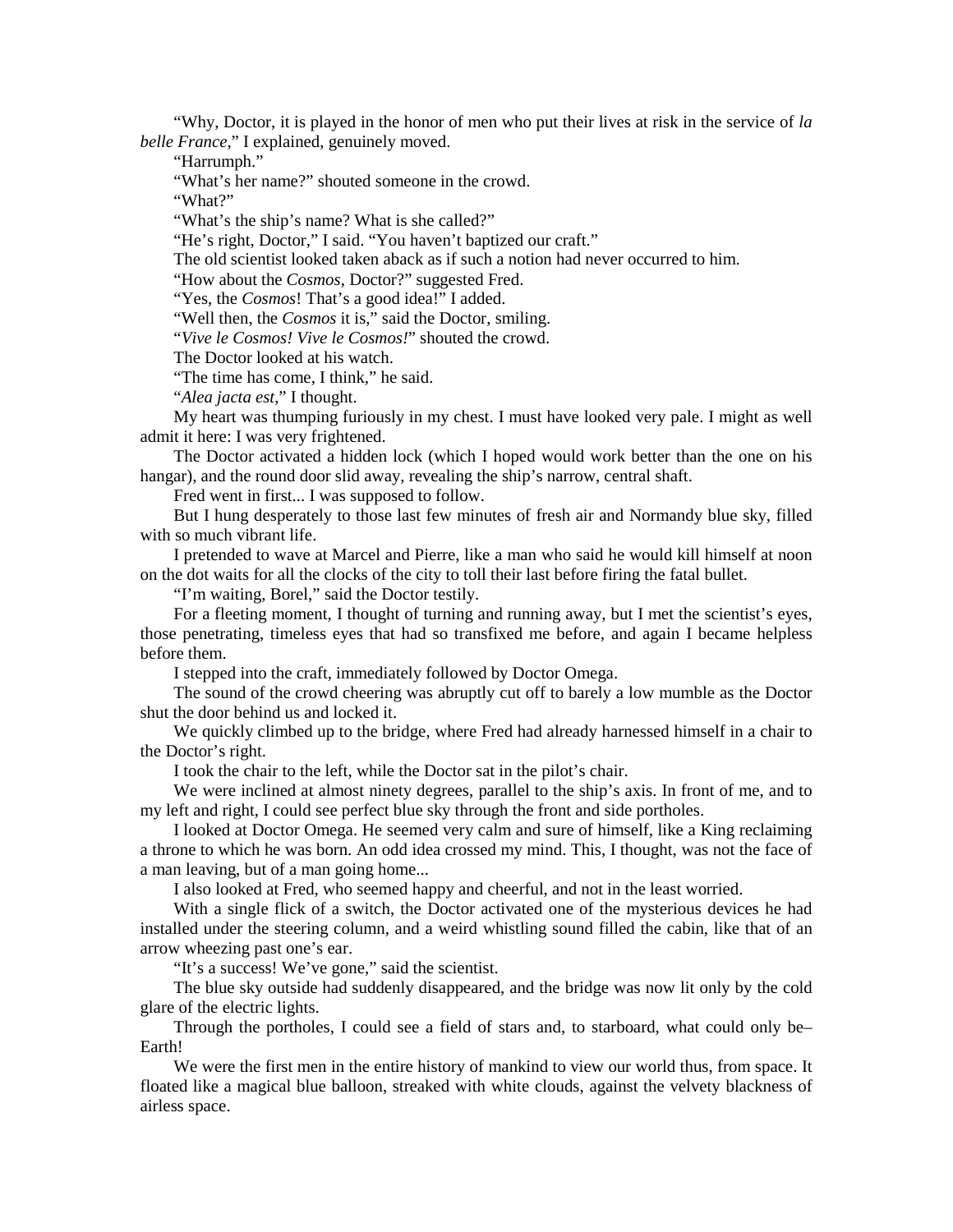I could make out the contours of the continents: the Americas stretching from pole to pole, Dark Africa, and the Asiatic land mass...

I could hardly repress my excitement.

"Earth! This is Earth! This is our world!"

Fred was also looking at that incredible sight, not believing his eyes.

I had seen that look at the *Musée Grévin* during some of the more amazing tricks performed by its prestidigitators. Was this but a fantastic illusion as well?

But in our hearts and minds, we knew it was no such thing. This was real.

In spite of the thickness of the hull and the electric heating, we began feeling the infinite coldness of space seep in through the shell of our vehicle.

Fred went down to the supply room, and quickly returned with fur-lined jackets, which were very welcome.

"What now, Doctor?" I asked.

"We're in orbit. The first step of our journey has been a success. But the greatest step remains to be taken. We're still in normal space. We must now leave this continuum."

"Couldn't we have done it from the surface?"

"In my old ship, yes, Borel. But this is only a prototype. It's as clumsy and primitive as a Roman galley would be when compared to one of your transatlantic liners...

"There are factors to be considered, such as the rotation of the planet, of the stars... Without the help of advanced calculating machines that you don't have, I couldn't take the risk. It was safer to use the stellite to propel us first to outer space before making the big jump... Are you ready, gentlemen?"

Both Fred and I nodded in concert.

The Doctor pushed another switch.

Suddenly, there was a loud moaning sound, and I felt as if we were falling.

At the World's Fair, I had amused myself on the *montagnes russes*, and remembered the sensation of plunging forward as the little chariots rolled down their mechanical slopes. It was the same feeling here, except that it seemed like we would never hit bottom.

Then, abruptly, it stopped.

Now, we felt as if we were entirely motionless, perfectly standing still. Yet, a quick look through the portholes quickly dispelled that illusion.

The stars had not gone, but they were now rotating around us, twirling around clouds of light and nebulae made of ever-changing colored matter. We were in a kaleidoscopic tunnel made of pure aether, cutting through the celestial fabric of the universe like a knife through butter.

Not for the first time, I admired the genius of Doctor Omega, and of his mysterious people, who had learned to navigate the ultimate sea that surrounded all of God's creation, like the Wright Brothers had liberated us from the gravity that tied us to the ground.

The Doctor got up to stretch his legs, and we did the same.

I stepped closer to the stellite-plated porthole and totally lost myself in the contemplation of the vortex-like patterns that gyrated outside the ship.

I did not even hear the Doctor appear behind me.

"Exhilarating, isn't it, Borel? Once you've walked in eternity, you can no longer be the same man as you were before, no more than a sailor or an aviator would," he said, again divining the nature of the emotions that filled my soul.

For once, I was speechless, and just nodded in complete agreement.

Suddenly, the Doctor leaned forward, and brought his face very close to the glass.

I looked in the direction he was looking, and noticed a very small point of light, at first no bigger than a pinhead, but which appeared to grow larger with every passing moment.

Quickly, it became a bluish, phosphorescent ball that seemed to be headed right at us.

"What is it, Doctor?" I asked.

"I don't know yet," he replied testily.